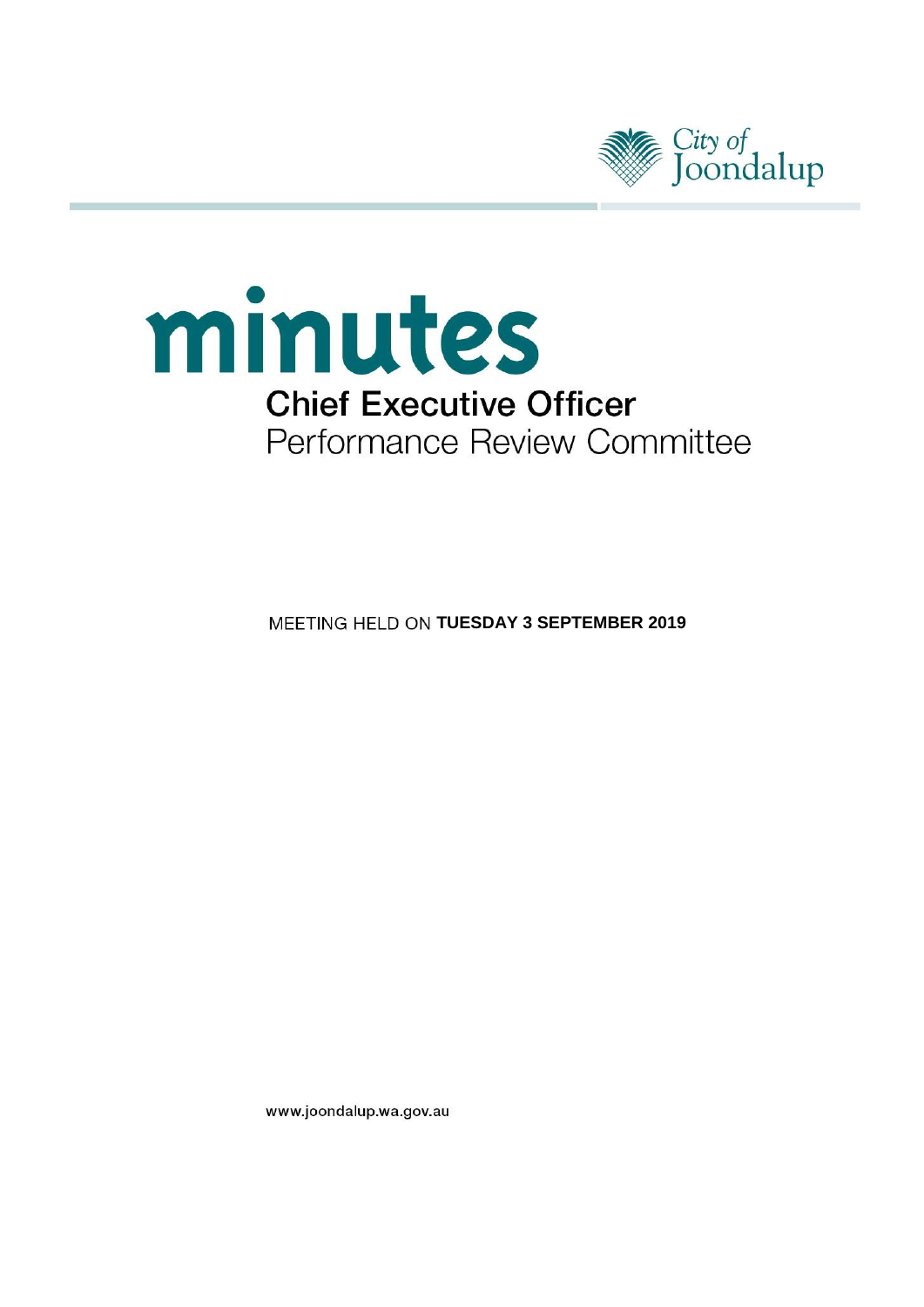## **TABLE OF CONTENTS**

| Item No. | <b>Title</b>                                                                   | Page No. |
|----------|--------------------------------------------------------------------------------|----------|
|          | <b>Declaration of Opening</b>                                                  | 3        |
|          | <b>Declarations of Interest</b>                                                | 4        |
|          | Apologies / Leave of absence                                                   | 4        |
|          | <b>Confirmation of Minutes</b>                                                 | 5        |
|          | Announcements by the Presiding Member without discussion                       | 5        |
|          | Identification of matters for which the meeting may be closed<br>to the public | 5        |
|          | <b>Petitions and deputations</b>                                               | 5        |
|          | <b>Reports</b>                                                                 | 6        |
| 1        | Confidential – Chief Executive Officer Annual Performance Review<br>Interview  | 6        |
|          | <b>Urgent Business</b>                                                         | 8        |
|          | Motions of which previous notice has been given                                | 8        |
|          | <b>Requests for Reports for future consideration</b>                           | 8        |
|          | <b>Closure</b>                                                                 | 8        |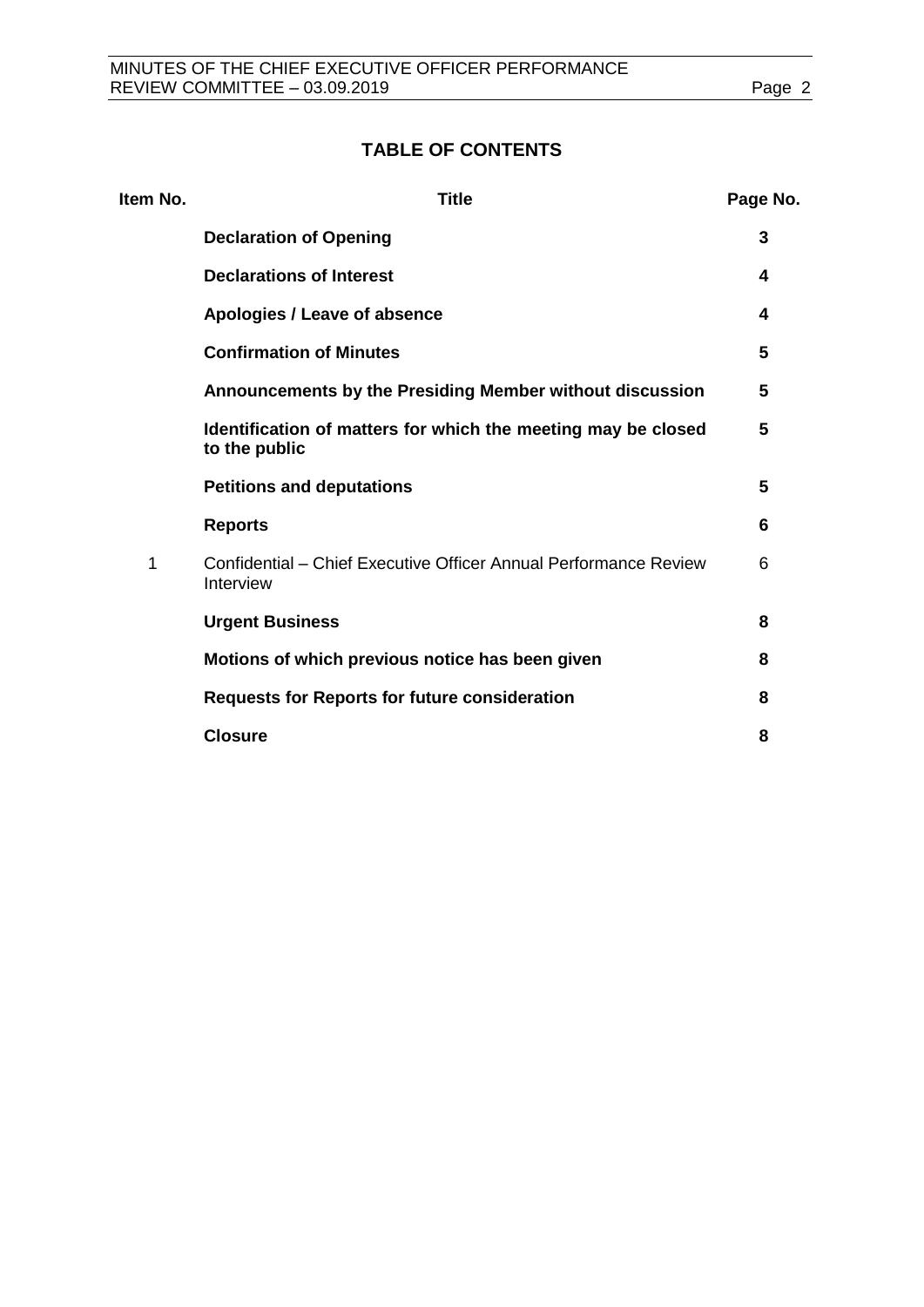# **CITY OF JOONDALUP**

### **MINUTES OF THE CHIEF EXECUTIVE OFFICER PERFORMANCE REVIEW COMMITTEE MEETING HELD IN CONFERENCE ROOM 2, JOONDALUP CIVIC CENTRE, BOAS AVENUE, JOONDALUP ON TUESDAY 3 SEPTEMBER 2019.**

### **ATTENDANCE**

### **Committee Members**

| Mayor Hon. Albert Jacob, JP | <b>Presiding Member</b>           |
|-----------------------------|-----------------------------------|
| Cr John Chester             |                                   |
| Cr Russ Fishwick, JP        |                                   |
| Cr Russell Poliwka          | Deputising for Cr Christopher May |
| Cr Tom McLean               | <b>Deputy Presiding Member</b>    |
| Cr Mike Norman              |                                   |
| Cr Philippa Taylor          |                                   |
|                             |                                   |

### **Officers**

| Mr Garry Hunt    | <b>Chief Executive Officer</b>     |
|------------------|------------------------------------|
| Mr Mike Tidy     | <b>Director Corporate Services</b> |
| Mr Brad Sillence | Manager Governance                 |

from 5.54pm to 6.31pm *to 5.51pm; from 6.31pm* to 5.51pm; from 6.31pm

### **Guests**

Ms Helen Hardcastle **Consultant, Learning Horizons** 

### <span id="page-2-0"></span>**DECLARATION OF OPENING**

The Presiding Member declared the meeting open at 5.46pm.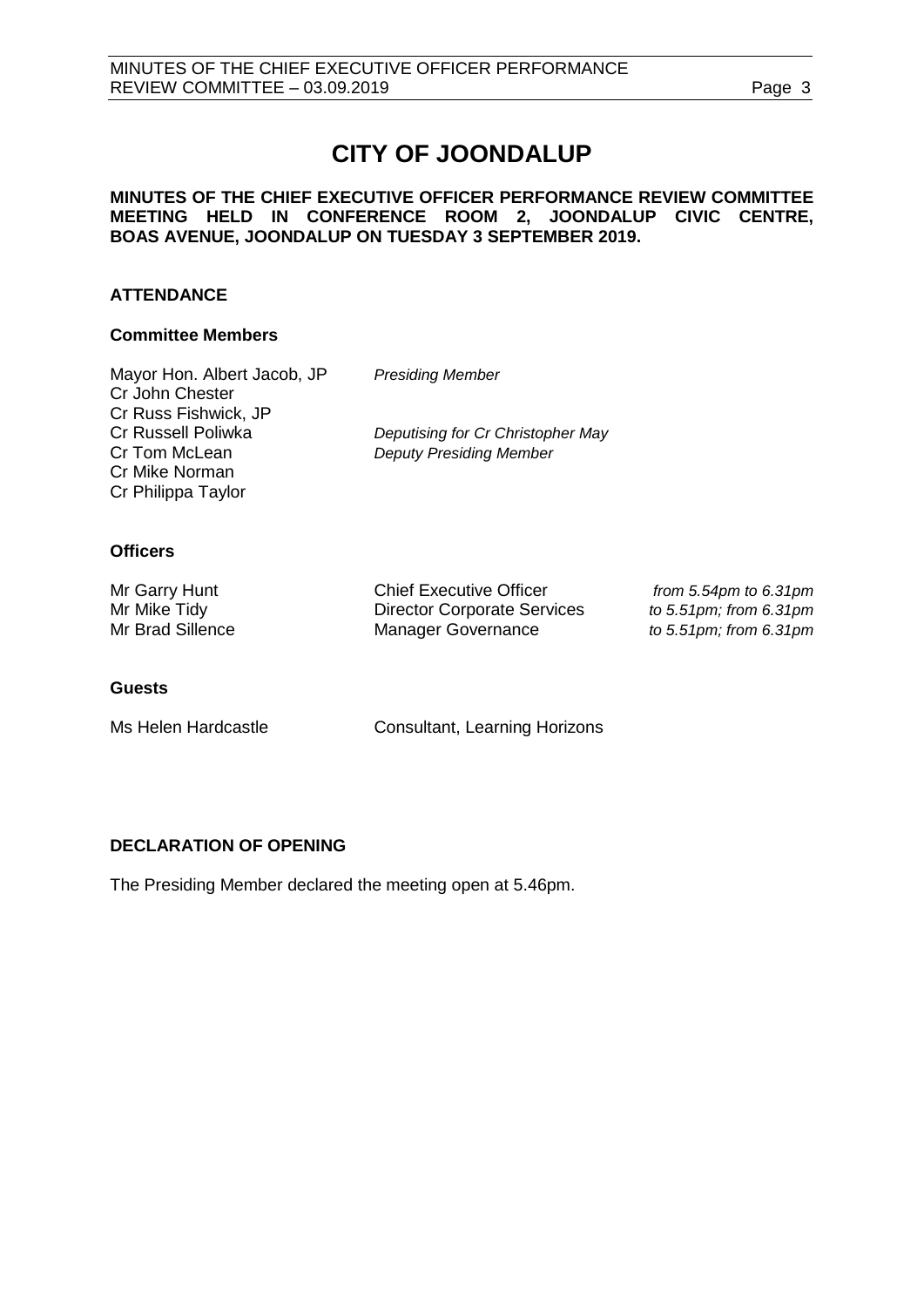### <span id="page-3-0"></span>**DECLARATIONS OF INTEREST**

### **Disclosures of Financial / Proximity Interest**

A declaration under this section requires that the nature of the interest must be disclosed. Consequently a member who has made a declaration must not preside, participate in, or be present during any discussion or decision-making procedure relating to the matter the subject of the declaration. An employee is required to disclose their financial interest and if required to do so by the Council must disclose the extent of the interest. Employees are required to disclose their financial interests where they are required to present verbal or written reports to the Council. Employees are able to continue to provide advice to the Council in the decision making process if they have disclosed their interest.

| <b>Name/Position</b>      | Mr Garry Hunt - Chief Executive Officer.                           |
|---------------------------|--------------------------------------------------------------------|
| <b>Item No./Subject</b>   | Item 1 - Confidential - Chief Executive Officer Annual Performance |
|                           | Review Interview.                                                  |
| <b>Nature of interest</b> | Financial.                                                         |
| <b>Extent of Interest</b> | Mr Hunt holds the position of Chief Executive Officer.             |

### **Disclosures of interest affecting impartiality**

Elected Members (in accordance with Regulation 11 of the *Local Government [Rules of Conduct] Regulations 2007)* and employees (in accordance with the Code of Conduct) are required to declare any interest that may affect their impartiality in considering a matter. This declaration does not restrict any right to participate in or be present during the decision-making process. The Elected Member/employee is also encouraged to disclose the nature of the interest.

| <b>Name/Position</b>      | Mr Mike Tidy – Director Corporate Services.                        |  |
|---------------------------|--------------------------------------------------------------------|--|
| Item No./Subject          | Item 1 - Confidential - Chief Executive Officer Annual Performance |  |
|                           | Review Interview.                                                  |  |
| <b>Nature of interest</b> | Interest that may affect impartiality.                             |  |
| <b>Extent of Interest</b> | Due to the nature of Mr Tidy's employment relationship with the    |  |
|                           | <b>Chief Executive Officer.</b>                                    |  |

### <span id="page-3-1"></span>**APOLOGIES / LEAVE OF ABSENCE**

### **Apology:**

Cr Christopher May.

### **Leave of Absence previously approved**

<span id="page-3-2"></span>

| Cr Russ Fishwick, JP | 4 to 13 September 2019 inclusive;    |
|----------------------|--------------------------------------|
| Cr Sophie Dwyer      | 6 to 11 October 2019 inclusive;      |
| Cr Russ Fishwick, JP | 16 to 22 October 2019 inclusive:     |
| Cr Russ Fishwick, JP | 4 November to 19 December inclusive. |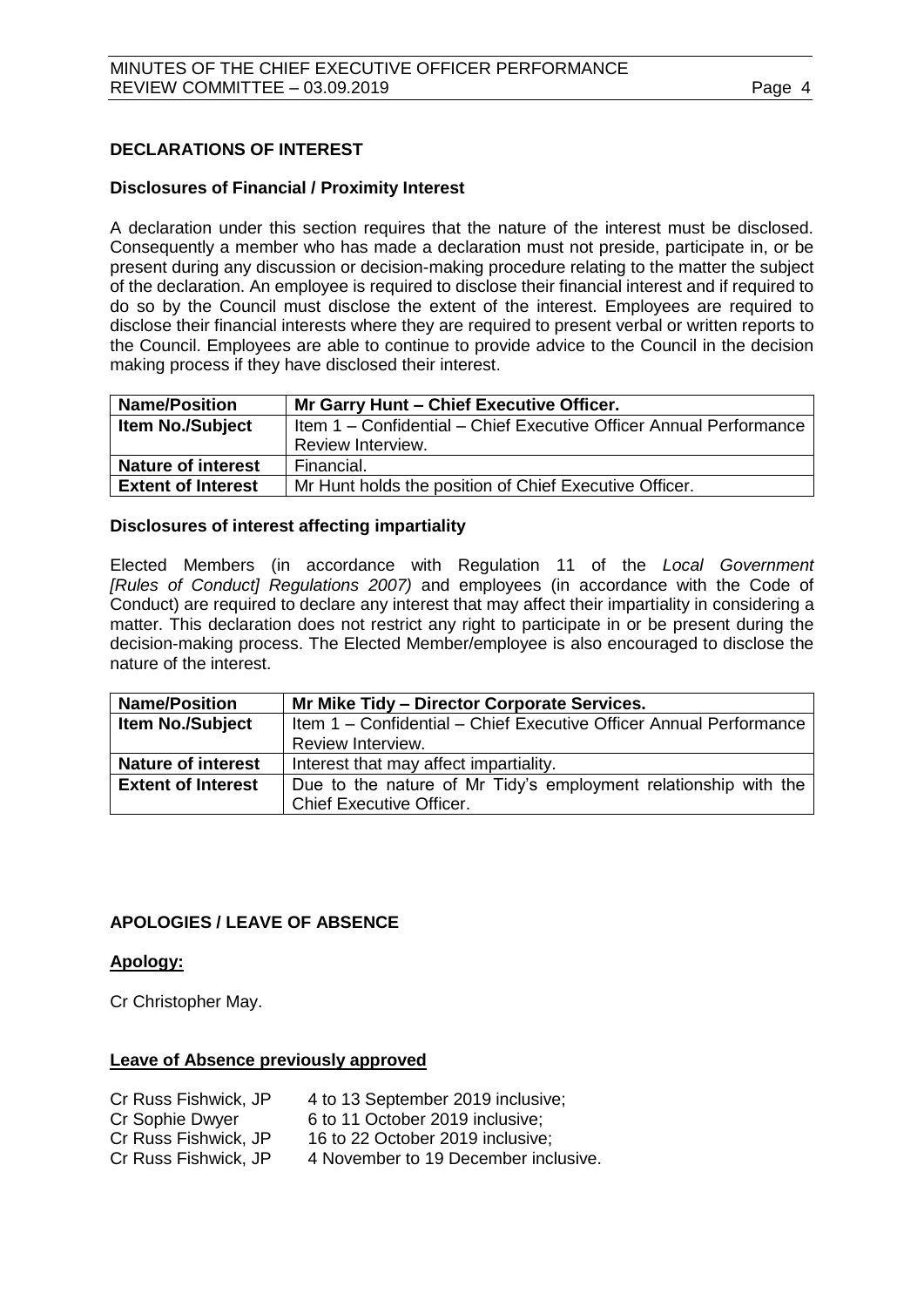### **CONFIRMATION OF MINUTES**

MINUTES OF THE CHIEF EXECUTIVE OFFICER PERFORMANCE REVIEW COMMITTEE HELD ON 6 MAY 2019

**MOVED Cr Fishwick, SECONDED Cr McLean that the minutes of the meeting of the Chief Executive Officer Performance Review Committee held on 6 May 2019 be confirmed as a true and correct record.**

### **The Motion was Put and CARRIED (7/0)**

**In favour of the Motion:** Mayor Jacob, Crs Chester, Fishwick, McLean, Norman, Poliwka and Taylor.

### **ANNOUNCEMENTS BY THE PRESIDING MEMBER WITHOUT DISCUSSION**

Nil.

### <span id="page-4-0"></span>**IDENTIFICATION OF MATTERS FOR WHICH THE MEETING MAY BE CLOSED TO THE PUBLIC**

In accordance with Clause 5.2 of the City's *Meeting Procedures Local Law 2013*, this meeting was not open to the public.

### <span id="page-4-1"></span>**PETITIONS AND DEPUTATIONS**

Nil.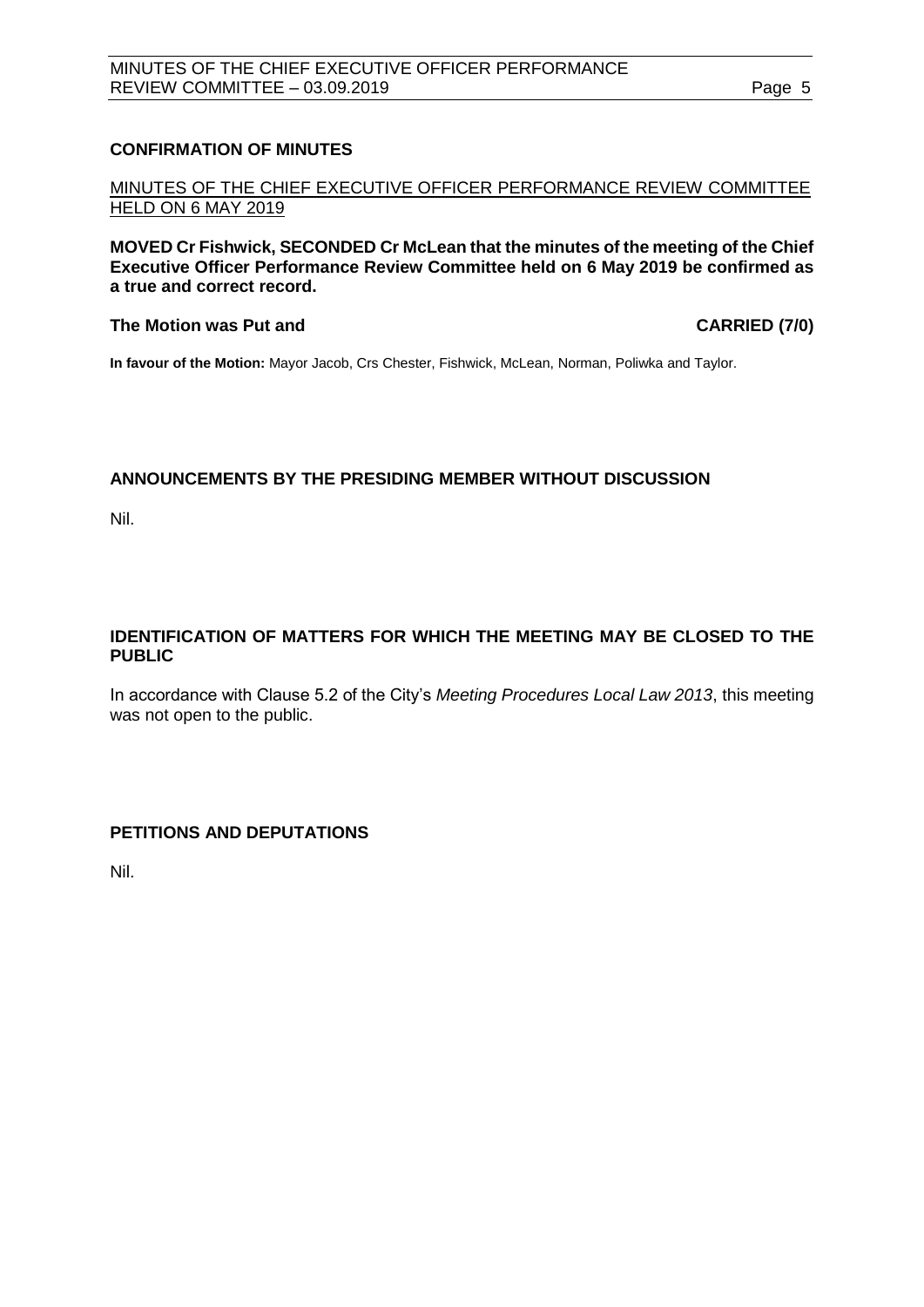### <span id="page-5-0"></span>**REPORTS**

### **Disclosure of Financial Interest**

| <b>Name/Position</b>      | Mr Garry Hunt - Chief Executive Officer.                           |
|---------------------------|--------------------------------------------------------------------|
| <b>Item No./Subject</b>   | Item 1 - Confidential - Chief Executive Officer Annual Performance |
|                           | Review Interview.                                                  |
| <b>Nature of interest</b> | Financial.                                                         |
| <b>Extent of Interest</b> | Mr Hunt holds the position of Chief Executive Officer.             |

**Disclosure of interest affecting impartiality**

| <b>Name/Position</b>      | Mr Mike Tidy - Director Corporate Services.                        |  |
|---------------------------|--------------------------------------------------------------------|--|
| <b>Item No./Subject</b>   | Item 1 - Confidential - Chief Executive Officer Annual Performance |  |
|                           | Review Interview.                                                  |  |
| <b>Nature of interest</b> | Interest that may affect impartiality.                             |  |
| <b>Extent of Interest</b> | Due to the nature of Mr Tidy's employment relationship with the    |  |
|                           | <b>Chief Executive Officer.</b>                                    |  |

# <span id="page-5-1"></span>**ITEM 1 CHIEF EXECUTIVE OFFICER ANNUAL PERFORMANCE REVIEW INTERVIEW**

**WARD** All

- **RESPONSIBLE** Mr Mike Tidy **DIRECTOR** Corporate Services
- **FILE NUMBER** 74574

**ATTACHMENTS** Nil

**AUTHORITY / DISCRETION** Executive - The substantial direction setting and oversight role of Council, such as adopting plans and reports, accepting tenders, directing operations, setting and amending budgets.

This report is confidential in accordance with Section 5.23(2)(a) of the *Local Government Act 1995*, which permits the meeting to be closed to the public for business relating to the following:

*a matter affecting an employee or employees.*

A full report was provided to Elected Members under separate cover. The report is not for publication.

*The Director Corporate Services and the Manager Governance left the room at 5.51pm.*

*The Chief Executive Officer entered the room at 5.54pm.*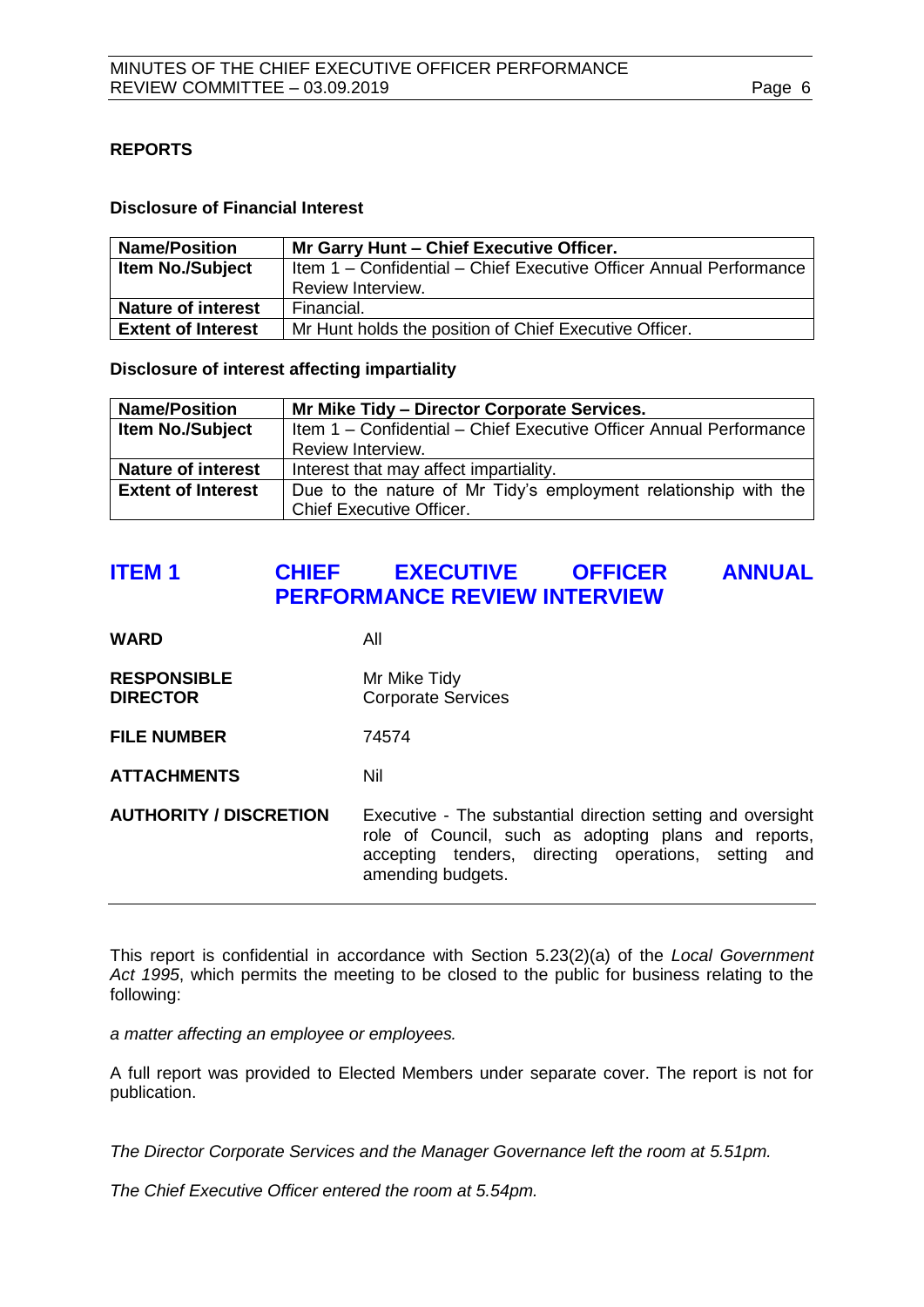*The Chief Executive Officer left the room at 6.31pm.*

*The Director Corporate Services and the Manager Governance entered the room at 6.31pm.*

### **OFFICER'S RECOMMENDATION**

The Chief Executive Officer Performance Review Committee:

- 1 REQUESTS the Director of Corporate Services, in conjunction with Ms Helen Hardcastle, Learning Horizons to prepare a report on the:
	- 1.1 Draft Concluded Annual Performance Review Report of the Chief Executive Officer;
	- 1.2 Draft Key Result Areas and KPI's for the Chief Executive Officer for 2019-20,

for consideration by the Chief Executive Officer Performance Review Committee at its meeting to be held on Tuesday 24 September 2019;

2 NOTES that a report on the Annual Salary Review of the Chief Executive Officer will be presented at the Chief Executive Officer Performance Review Committee meeting to be held on Tuesday 24 September 2019.

**MOVED Cr McLean, SECONDED Cr Fishwick that the Chief Executive Officer Performance Review Committee:**

- **1 REQUESTS the Director of Corporate Services, in conjunction with Ms Helen Hardcastle, Learning Horizons to prepare a report on the:**
	- **1.1 Draft Concluded Annual Performance Review Report of the Chief Executive Officer;**
	- **1.2 Draft Key Result Areas and KPI's for the Chief Executive Officer for 2019-20 as amended as discussed at the Chief Executive Officer annual performance interview,**

**for consideration by the Chief Executive Officer Performance Review Committee at its meeting to be held on Tuesday 24 September 2019;**

**2 NOTES that a report on the Annual Salary Review of the Chief Executive Officer will be presented at the Chief Executive Officer Performance Review Committee meeting to be held on Tuesday 24 September 2019.**

### **The Motion was Put and CARRIED (7/0)**

**In favour of the Motion:** Mayor Jacob, Crs Chester, Fishwick, McLean, Norman, Poliwka and Taylor.